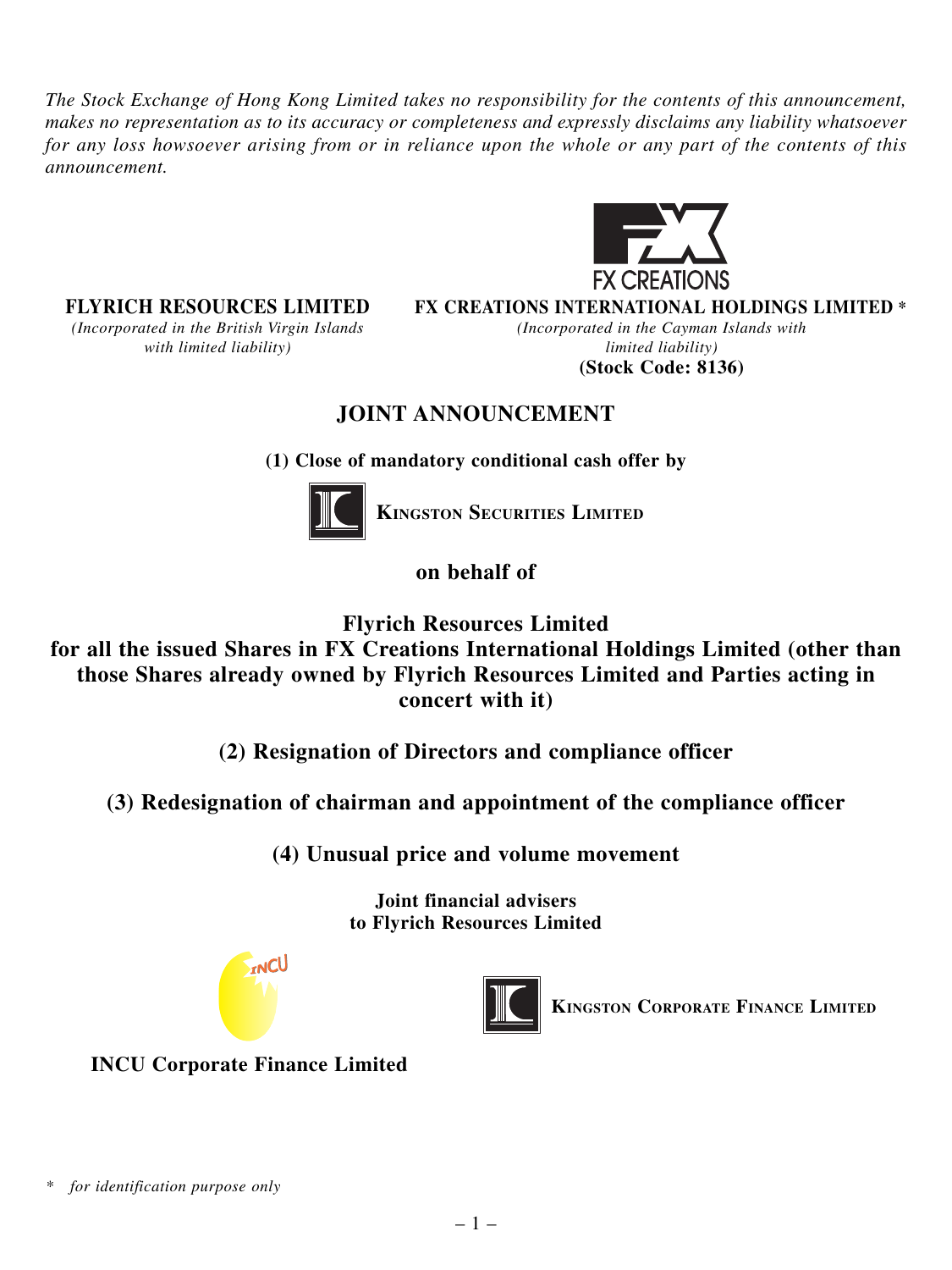## **Lapse of the Offer**

The Offer closed at 4:00 p.m. on Wednesday, 19 April 2006. By that time, Flyrich did not receive any acceptance under the Offer.

Since the Offer did not result in Flyrich and Parties acting in concert with it having more than 50% of the voting rights of the Company, the Offer did not become unconditional and the offer lapsed at 4:00 p.m. on 19 April 2006. The shareholding structure of the Company remained unchanged throughout and upon the lapse of the Offer.

Immediately before the commencement of the Offer on 29 March 2006, Flyrich and Parties acting in concert with it owned an aggregate of 204,000,000 Shares, representing 44.3% of the existing issued share capital of the Company. Flyrich and Parties acting in concert with it have not acquired or agreed to acquire any Share during the period of the Offer from 29 March 2006 to 19 April 2006. As such, the shareholding interests of Flyrich and Parties acting in concert with it in the Company remained unchanged upon the close of the Offer.

# **Resignation of Directors and compliance officer**

The Board also wishes to announce that with effect from 19 April 2006 immediately after the close of the Offer, (1) Mr. Ng has resigned as an executive Director, the chairman and the compliance officer of the Company and (2) Mr. Ong has resigned as an executive Director. Their resignations as executive Directors will take effect in full compliance with Rule 7 of the Takeovers Code.

## **Redesignation of chairman and appointment of the compliance officer**

The Board further announces that Mr. Wong has been appointed as the chairman and the compliance officer of the Company with effect from 19 April 2006.

Reference is made to the composite offer and response document jointly issued by and on behalf of Flyrich and the Company dated 29 March 2006 in respect of the Offer. Capitalized terms used in this announcement shall have the same meanings as those defined in the Composite Document unless otherwise stated.

## **Lapse of the Offer**

The Offer closed at 4:00 p.m. on Wednesday, 19 April 2006. By that time, Flyrich did not receive any acceptance under the Offer.

Since the Offer did not result in Flyrich and Parties acting in concert with it having more than 50% of the voting rights of the Company, the Offer did not become unconditional and the offer lapsed at 4:00 p.m. on 19 April 2006. The shareholding structure of the Company remained unchanged throughout and upon the lapse of the Offer.

Immediately before the commencement of the Offer on 29 March 2006, Flyrich and Parties acting in concert with it owned an aggregate of 204,000,000 Shares, representing 44.3% of the existing issued share capital of the Company. Flyrich and Parties acting in concert with it have not acquired or agreed to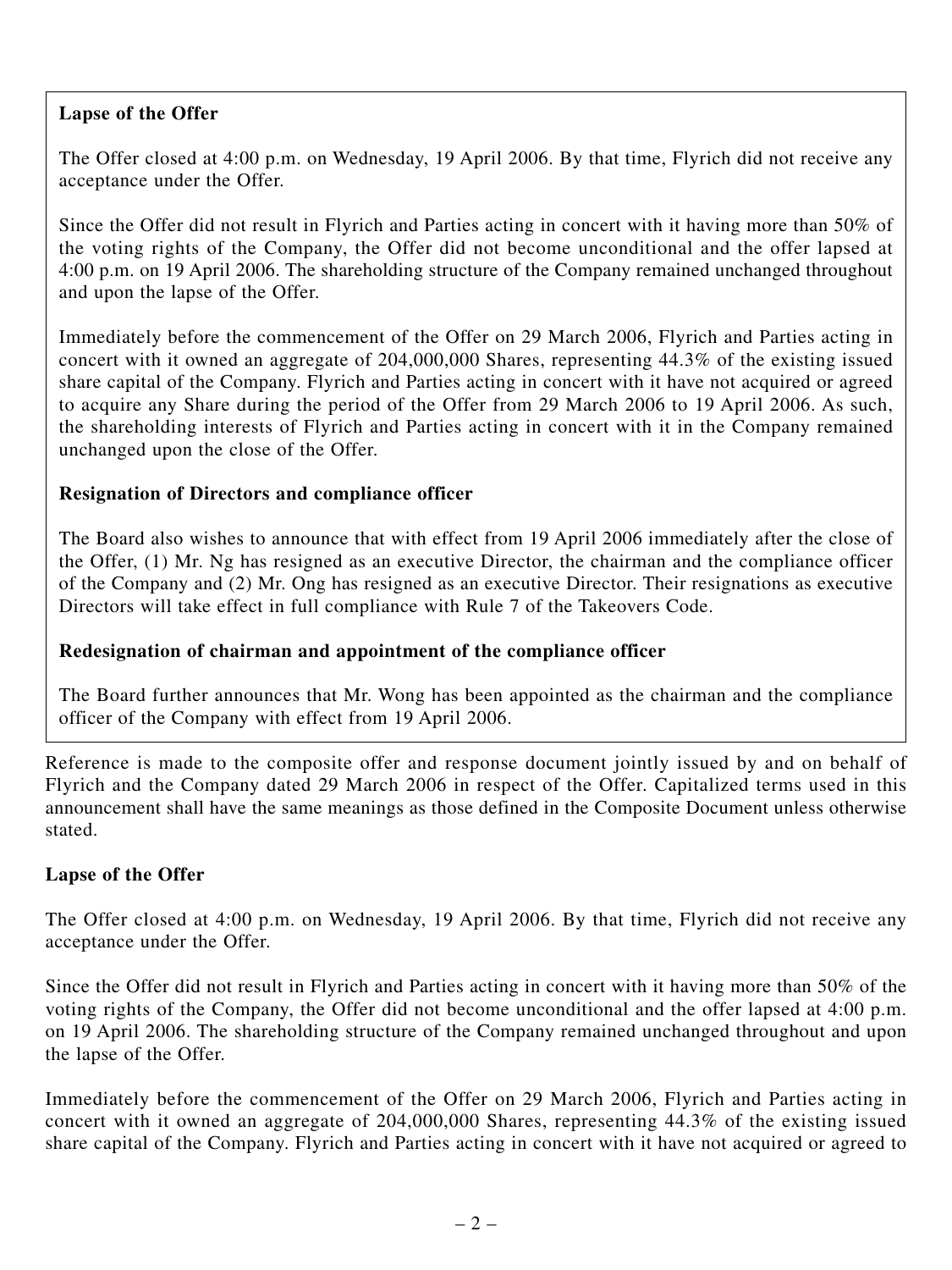acquire any Share during the period of the Offer from 29 March 2006 to 19 April 2006. As such, the shareholding interests of Flyrich and Parties acting in concert with it in the Company remained unchanged upon the close of the Offer.

## **Resignation of Directors and compliance officer**

The Board also wishes to announce that with effect from 19 April 2006 immediately after the close of the Offer, (1) Mr. Ng has resigned as an executive Director, the chairman and the compliance officer of the Company and (2) Mr. Ong has resigned as an executive Director. Their resignations as executive Directors will take effect in full compliance with Rule 7 of the Takeovers Code.

Both Mr. Ng and Mr. Ong have confirmed that they have no disagreement with the Board and that there are no matters relating to their resignations that need to be brought to the attention of the Shareholders.

#### **Redesignation of chairman and appointment of the compliance officer**

The Board further announces that Mr. Wong, currently an executive Director and authorized representative of the Company, has been appointed as the chairman and the compliance officer of the Company with effect from 19 April 2006.

Mr. Wong, aged 57, is a merchant and has over 17 years of experience in a private industrial company engaging in the manufacturing of leather goods including handbags, belts and wallets in the People's Republic of China and trading of these leather goods in Hong Kong and overseas markets. He is also engaged in the investment of real estates in Hong Kong. Mr. Wong is currently the executive director of a private company and is responsible for the company's investment and management functions including property investment and planning, asset management, property strategic marketing and management as well as financial and corporate administration.

Save as disclosed, Mr. Wong does not have any relationships with any directors, senior management, management shareholders, substantial shareholders or controlling shareholders of the Company. He does not have any interests in the securities of the Company except for the Shares under the Share Purchase within the meaning of Part XV of the SFO. Mr. Wong did not hold directorship in any other listed public company in the last three years before the appointment.

There is no service contract between Mr. Wong and the Company. Mr. Wong's appointment is subject to retirement by rotation and re-election at the next annual general meeting of the Company (thereafter retirement by rotation) in accordance with the bye-laws of the Company. Mr. Wong's remuneration shall be determined by the Board from time to time with reference to the prevailing market conditions and subject to the approval of the Shareholders.

## **General**

Save as disclosed herein, the Board is not aware of any other matters which need to be brought to the attention of the Shareholders and there is no other information which is discloseable pursuant to any of the requirements set out in Rule 17.50(2) of the GEM Listing Rules in relation to the redesignation of the chairman of the Company.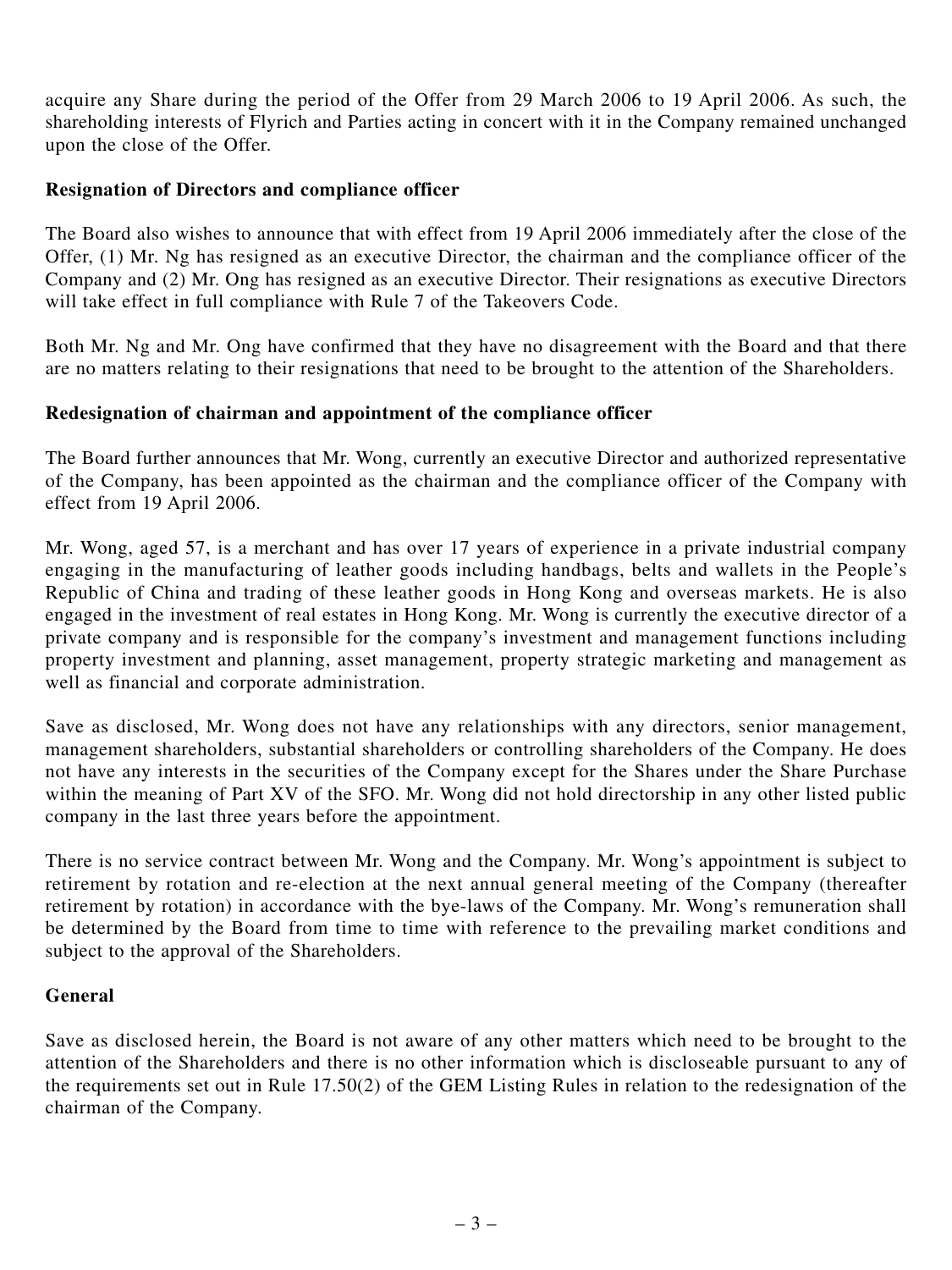The Board would like to take this opportunity to express its appreciation towards Mr. Ng and Mr. Ong for their valuable contributions to the Company during their tenure of office.

#### **Unusual price and volume movement**

This announcement below is made at the request of the Stock Exchange.

The Board noted today's increase in the price and trading volume of the shares of the Company and wish to state that, save as the Offer and close of Offer as mentioned in this announcement, it is not aware of any reasons for such increase in price and trading volume.

Save and except for the aforesaid, the Board also confirms that there are no negotiations or agreements relating to intended acquisitions or realisations which are discloseable under Chapters 19 to 20 of the GEM Listing Rules. The Board is not aware of any matter discloseable under the general obligation imposed by Rule 17.10 of the GEM Listing Rules, which is or may be of a price-sensitive nature.

## **Shareholders of the Company and potential investors should exercise caution when dealing in the shares of the Company.**

*Sole director* 

By order of the board of By order of the Board of **Flyrich Resources Limited FX Creations International Holdings Limited Wong Wing Cheung, Peter Wong Wing Cheung, Peter Wong Wing Cheung, Peter** 

Hong Kong, 19 April 2006

*As at the date of this announcement, the Board comprises three executive Directors, namely, Mr. Wong, Mr. Chan Francis Ping Kuen and Mr. Chan Man Yin and three independent non-executive Directors, namely, Mr. Lee Kun Hung, Mr. Wong Hou Yan, Norman, and Cheung Chi Hwa, Justin.*